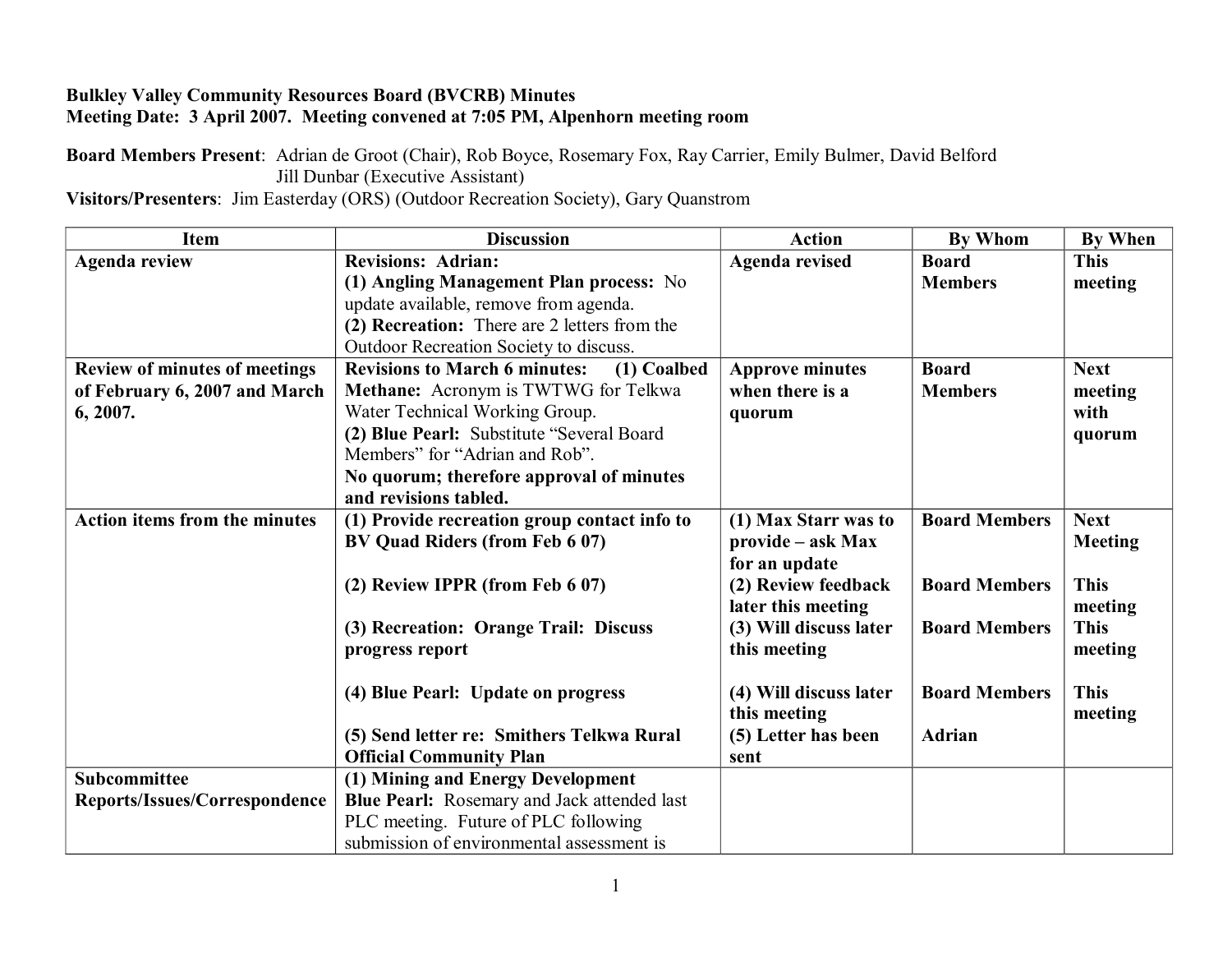| Item | <b>Discussion</b>                                       | <b>Action</b>             | <b>By Whom</b> | <b>By When</b>     |
|------|---------------------------------------------------------|---------------------------|----------------|--------------------|
|      | unresolved. Terms of reference may change as            |                           |                |                    |
|      | well. Issues of road maintenance, groundwater           |                           |                |                    |
|      | monitoring, foundation stability for buildings          |                           |                |                    |
|      | and life expectancy of the mine should be raised        |                           |                |                    |
|      | when commenting on the application. Adrian:             |                           |                |                    |
|      | BVCRB is not wholly limited to LRMP when<br>commenting. |                           |                |                    |
|      | Coalbed Methane: Rob: Hopefully Autumn                  |                           |                |                    |
|      | Cousins plus one other Oil and Gas Commission           |                           |                |                    |
|      | rep will attend May or June meeting. Issues are:        |                           |                |                    |
|      | Public representation on TWTWG, consultant              |                           |                |                    |
|      | designing water testing is from out of the              |                           |                |                    |
|      | country, public health reaction to fracking fluids.     |                           |                |                    |
|      | Mining reclamation monitoring: Members                  | <b>Letter to Ministry</b> | Rob            |                    |
|      | discussed and are favourable towards sending            |                           |                |                    |
|      | annual letter to Ministry of Energy, Mines and          |                           |                |                    |
|      | Petroleum Resources listing area mines and              |                           |                |                    |
|      | inspection status. Rob will prepare a draft.            |                           |                |                    |
|      | Update on other mining projects: Rob: (1)               |                           |                |                    |
|      | Louise Lake (Hankin Lake area) results look             |                           |                |                    |
|      | favourable and this might become a bigger               |                           |                |                    |
|      | project. (2) Eagle Peak (Big Onion area) –              |                           |                |                    |
|      | company will be doing some work this year.              |                           |                |                    |
|      | (2) Recreation                                          |                           |                |                    |
|      | <b>Orange Trail:</b> Emily will circulate letters to    | <b>Circulate letters</b>  | <b>Emily</b>   |                    |
|      | recreation groups and to BV Quadriders.                 |                           |                |                    |
|      | <b>RAMP:</b> BVCRB needs to meet with groups            | <b>Organise meeting</b>   | <b>Adrian</b>  | <b>April 19/20</b> |
|      | that will be involved. Adrian will set up.              |                           |                |                    |
|      | Seniors and ATV's: Letter from ORS.                     |                           |                |                    |
|      | Rosemary: BVCRB can't take a position – just            |                           |                |                    |
|      | continue to highlight need for RAMP.                    |                           |                |                    |
|      | <b>Letter from Town of Smithers re:</b>                 |                           |                |                    |
|      | <b>Backcountry Recreation: Discussion followed</b>      |                           |                |                    |
|      | re: Bill 18 prohibiting damage to Crown lands,          |                           |                |                    |
|      | $\overline{2}$                                          |                           |                |                    |